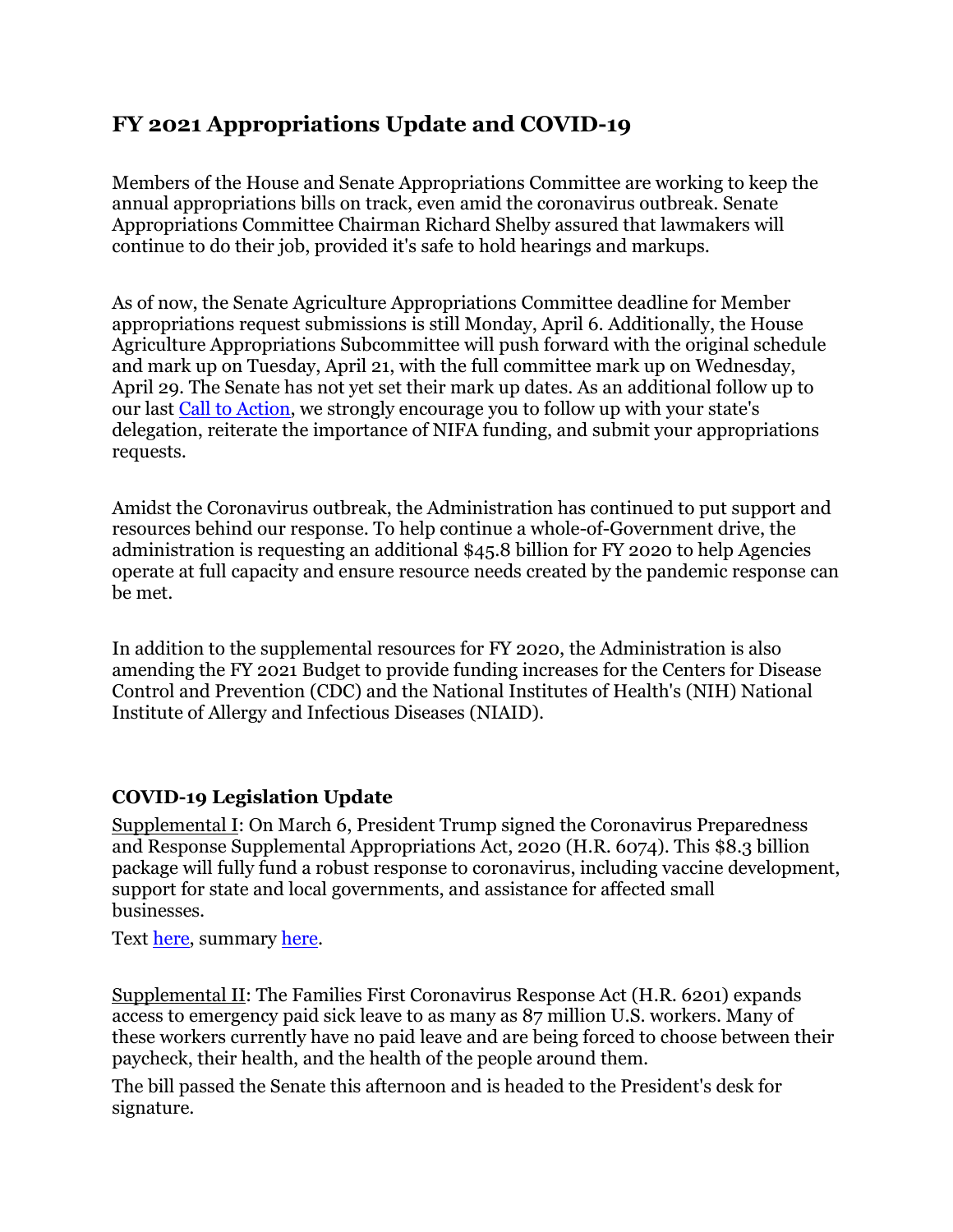Text [here,](http://r20.rs6.net/tn.jsp?f=001U5RpEbw2mUveu1Y5GJf9jp3O4p9mR4E6oxNd9HWOvPaOAY9N2RIxPwlU2v7s5V1-xun5P8kRQO4REcy7MrzgZQd90S8-mU25No1eaxXk2_bDKBCs_l0xXq66xnWMb3YGsk27IlXjsrzr8JgZKIiWnEjD0k8l5VpxYA-JsQ02WJsZf0dhy5qC8Mx5B2oZOjnvLcbSFbPgtEYGCFv-BT_2ELQwtlcwj4BJOTofLBHKQs8=&c=69wH5NbyKlJ0nzyPasfF4WwtZ8XdsGZAfbmEg3IYiSYxl3pSpyDEfA==&ch=PWqRhVFCsxjwM_g2dC1ALZMTTOAPPHbZLdJyO6iLFmLABeZ-kV-3fg==) factsheet [here,](http://r20.rs6.net/tn.jsp?f=001U5RpEbw2mUveu1Y5GJf9jp3O4p9mR4E6oxNd9HWOvPaOAY9N2RIxPwlU2v7s5V1-TxQSREDjO5lMJXe0R-fpyxCJVJy-Gc1Ekl-sg_oDU0PjZKGTuYoTGULaxfx9ZKWlmMyZ-SOgwFP2IozqEL8PPjh7ImvXZBYygRwdQccvkDvLsyqeo3qXv6f3eSzMSX_M8DaOI5ZSacXV7ep6PmkMOjZXzTzPL9Y7DzgPAhLjl0FmM7JL-tt1joN4tWVCMl6vFv7Av-wIZNnqmNExkKrtyWQYRi-VVXbyJAUPTACfdVY618cGB9KyalWv_OlOX9CRIqY9CE4KIjSY0nx4XRt7HjAA7TtVkzo9&c=69wH5NbyKlJ0nzyPasfF4WwtZ8XdsGZAfbmEg3IYiSYxl3pSpyDEfA==&ch=PWqRhVFCsxjwM_g2dC1ALZMTTOAPPHbZLdJyO6iLFmLABeZ-kV-3fg==) bill section by section [here,](http://r20.rs6.net/tn.jsp?f=001U5RpEbw2mUveu1Y5GJf9jp3O4p9mR4E6oxNd9HWOvPaOAY9N2RIxPwlU2v7s5V1-37favxA3ttsq0yf_GejAx00Kt2ECnbN3ePt4AS9oQXB92od8ypzp2RpLlqXTCNwQEkZY-uT2R0h0d6Ezmsc5G3m24w5r5O_z1hahSbBxM7HwTl7fNqWKsj-AR-KHKtHB0ubAgb_tkHIczwcZ3OihEnz84CxlLHEc-1ow2RUThLocOeF5dRce-yQK7n7F7yBX-z_FuS_ki4LCrO9Cykbp3aTCV3UGH2zRrpz66W6W1LPFEW2EL2TQmdAoOHAwcg5po_7-em2WE802CjYsaRHK2ZFGqdBOE1V7BSDoNXmNd9M-gIO0LTOEKAeW0_fdvx2GfYzEQZ1oUlO7nYIILiwKa99a2q72waycosXeNG2e8NX23m8mxRW77meMNQmaOMzalikxhKLTDFnLXrmoc9bU1Q==&c=69wH5NbyKlJ0nzyPasfF4WwtZ8XdsGZAfbmEg3IYiSYxl3pSpyDEfA==&ch=PWqRhVFCsxjwM_g2dC1ALZMTTOAPPHbZLdJyO6iLFmLABeZ-kV-3fg==) summary of paid leave provisions [here.](http://r20.rs6.net/tn.jsp?f=001U5RpEbw2mUveu1Y5GJf9jp3O4p9mR4E6oxNd9HWOvPaOAY9N2RIxPwlU2v7s5V1-XUplODQzsiLLeunD_LHRWzjBMiFNeFFCV7I5FCO9o3UOCa3lsLbXXzThjwgVtFQh1z5dBUDRiaB_-wxS6bBtu7xj7nOx3pnooAtt624km2MaXfMAAmZyLyTdU2f_ONX-bFFu1OtfFc5UN-0vvzFmtrHz3M4h40jB-NdU37l83aheZZ7StAQ7WOCr5UsisaDPMnd3d_QFTJuiF801i7WrjAAB0tzaa2d6IojdRbID9wo=&c=69wH5NbyKlJ0nzyPasfF4WwtZ8XdsGZAfbmEg3IYiSYxl3pSpyDEfA==&ch=PWqRhVFCsxjwM_g2dC1ALZMTTOAPPHbZLdJyO6iLFmLABeZ-kV-3fg==)

Supplemental III: Lawmakers are currently working on the third supplemental, COVID-111. Senate Majority Leader Mitch McConnell has established three working groups to help steer the crisis, generally led by the Chairmen of relevant Committees of jurisdiction with input from key Committee members and the Conference. Reports have indicated that given the tight timeline, lawmakers will have a strong bias toward updated versions of already-enacted policy.

Meanwhile, House efforts have reportedly been focused on Committee Chairman and staff developing policy ideas and drafts, with Leadership playing a coordinating role.

Policies under consideration include:

Direct cash grants: Congress has historically struggled to effectively administer directcash grants to individual taxpayer units and families, there has been a significant uptick in interest in such approach, with Republican Senators Romney, Cotton, Hawley, and others backing the idea. With the level of present interest, the key question is what approach might be taken on administration and implementation of such a policy for maximum speed and effect;

Following the inclusion of limited payroll tax relief in funding employer paid leave programs in COVID-I, the President appears to have backed off his focus on broad-scale payroll tax relief through end of year, shifting his primary interest to direct cash grants, although that could change.

Treasury Secretary Mnuchin / Administration Proposed Package: Secretary Mnuchin met with the Senate Republican Conference on COVID-III this week and proposed several ideas, including reportedly some combination of the following, reportedly totaling "more than \$1.2 Trillion":

- \$500b in individual relief, either in the form of direct cash grants as described above or additional payroll tax relief as proposed in the recent past by POTUS;

- \$300b in additional SBA loans;

- Up to \$200b in stabilization loans and relief, including up to \$58b in airline relief;

- 90-day deferral of income tax payments up to \$1 million for individuals and \$10 million for corporations, which the Administration has announced publicly but regarding which no formal guidance from IRS has yet emerged.

Senate Dem Package: Senate Democratic Leader Schumer also issued a set of proposals this week, worth at least \$750 billion. The bill included \$400 billion in appropriations for public transportation, state and local funding, and "resilient infrastructure" e.g., broadband internet and \$350 billion in mandatory spending plus-ups, for items including unemployment insurance (UI), additional SNAP benefits on top of COVID-II, and federal student debt relief. Leader Schumer also proposed policies with no identified dollar cost on loan forbearance for mortgages, suspension of evictions and foreclosures. Finally, policies on crisis readiness and response, including utilization of the National Guard and DOD, credit score protections, prison population protection, and other issues were included.